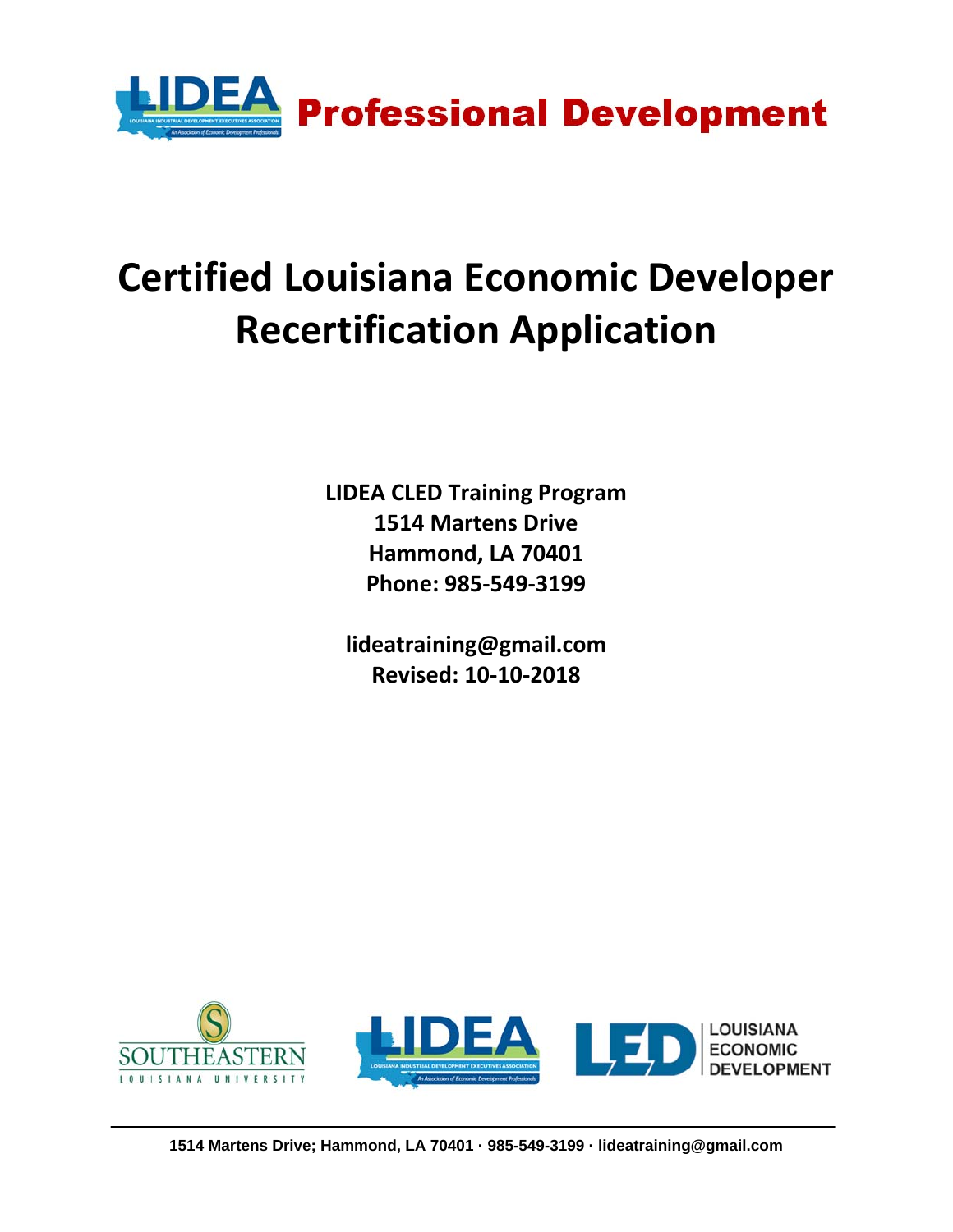

## **Recertification Requirements for the Certified Louisiana Economic Developer Effective Date: 10‐10‐2018**

Professionals with the Certified Louisiana Economic Developer (CLED) designation are eligible for recertification at the end of each three‐year period by submitting an application for recertification to the Professional Development Committee of the Louisiana Industrial Development Executives Association (LIDEA).

A total of **10** points must be earned to retain certification based on the following scale:

Level Four – Earn four points for any of the following:

- Successful completion of an in-person, two-day class associated with the CLED Course or LIDEA Program
- Registration and attendance at the LIDEA Annual Conference
- Serve as a mentor for a minimum of one candidate in the CLED Program

Level Three – Earn three points for any of the following:

- Instruct, teach, or speak as part of the learning curriculum in the CLED Program
- Serve on the Board or as a committee chair for LIDEA or other qualifying national or statewide trade organizations\*

Level Two – Earn two points for any one of the following:

- Serve a minimum of one year as a committee member associated with LIDEA
- Serve a minimum of one year as a member of an economic development committee in the public/private sector
- Completion of an IEDC training, advanced training program, or technical course.
- Instruct, teach, or speak at any IEDC, SEDC, OU EDI training, advanced training program, or technical conference
- Attendance at state, regional, national, or international convention or formal training within your industry/career field
- Completion of a local, regional, or statewide leadership program

Level One – Earn one point for any of the following:

- Attendance at preconference workshops, other workshops, or programs specifically facilitated by LIDEA, the Professional Development Committee, or other LIDEA committee. The agenda or event program for the workshop/program must contain education, training, and/or professional development components.
- Participate in an IEDC webinar

\*Qualifying trade organizations include national or statewide utility associations, Louisiana Municipal Association, and the Policy Jury Association of Louisiana.

# **Certified Louisiana Economic Developer**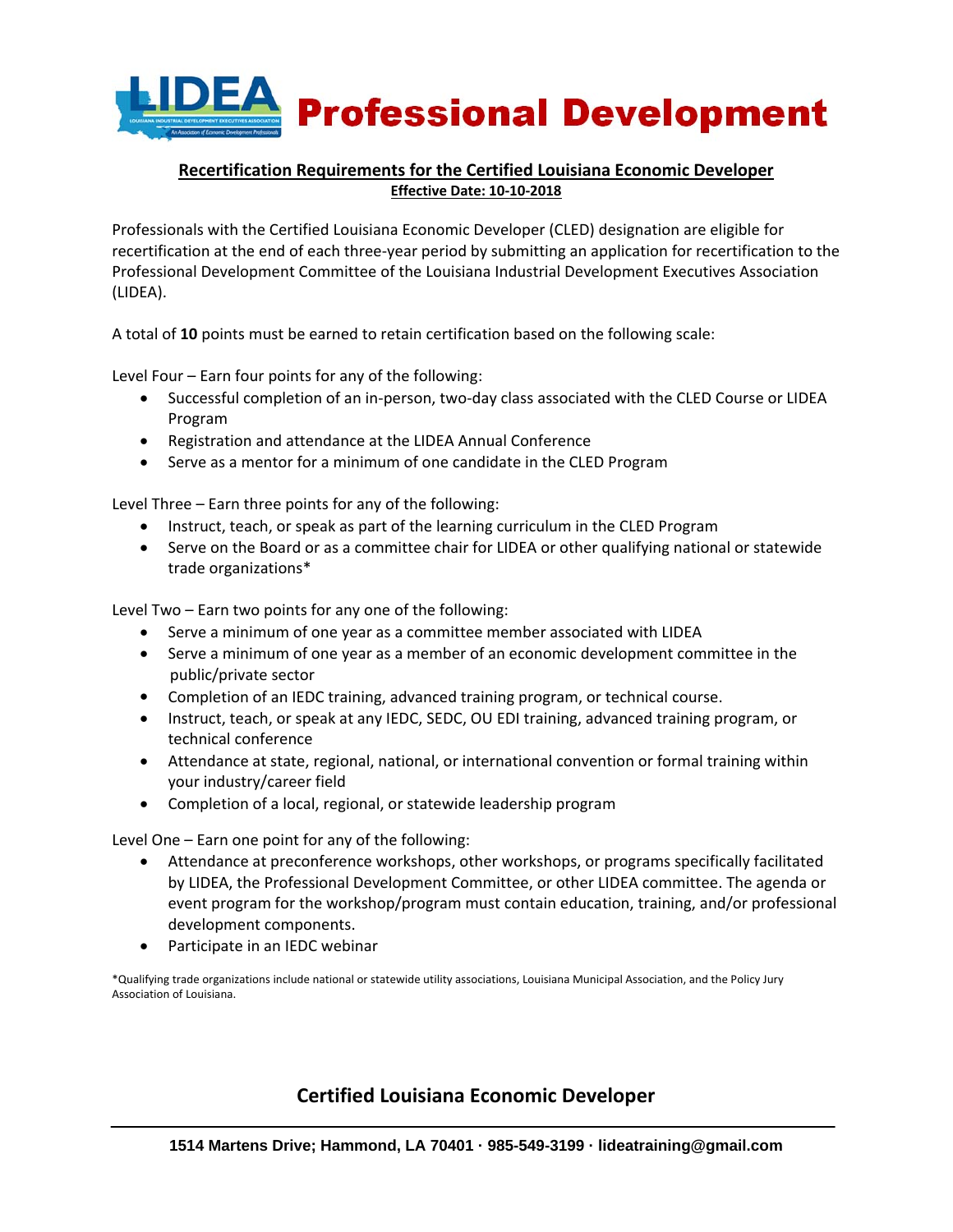

# **Recertification Process**

#### **The Recertification Application Process**

All CLED recertification applicants must complete the enclosed recertification form indicating their involvement in the economic development field since becoming certified or recertified.

#### **The Application Fee**

The application fee is \$50 for recertification.

#### **LIDEA Membership Requirement**

All candidates for recertification must be current, dues‐paying members of LIDEA at time of recertification.

#### **Demonstration of Continued Economic Development Experience**

The applicant must completely fill out the application form and submit a copy of his/her current résumé for recertification.

#### **Notice of Application Approval**

Applicants meeting recertification requirements will receive notification of recertification. Applicants whose applications have been denied will receive notification and explanation of denial.

#### **Certification Committee**

Southeastern Louisiana University, LED, and the Louisiana Industrial Development Executives Association have established a CLED Advisory Council to oversee the certification and re‐certification program. All concerns will be brought before the certification committee for review.

# **Recertification Application Instructions**

*Please read the following instructions before completing the attached form.*

## **Section A ‐ General Information**

This information identifies the applicant's current address and employer. The applicant should only include an address at which he/she is sure to be reached within the next year. All correspondence will be sent to this address.

## **Section B – Applicant's Professional Development Record**

Fill out the professional development record, indicating the location and date for each event that qualifies for recertification.

## **Section C ‐ Applicant's Signature**

Forms must be signed by the applicant in order to be processed.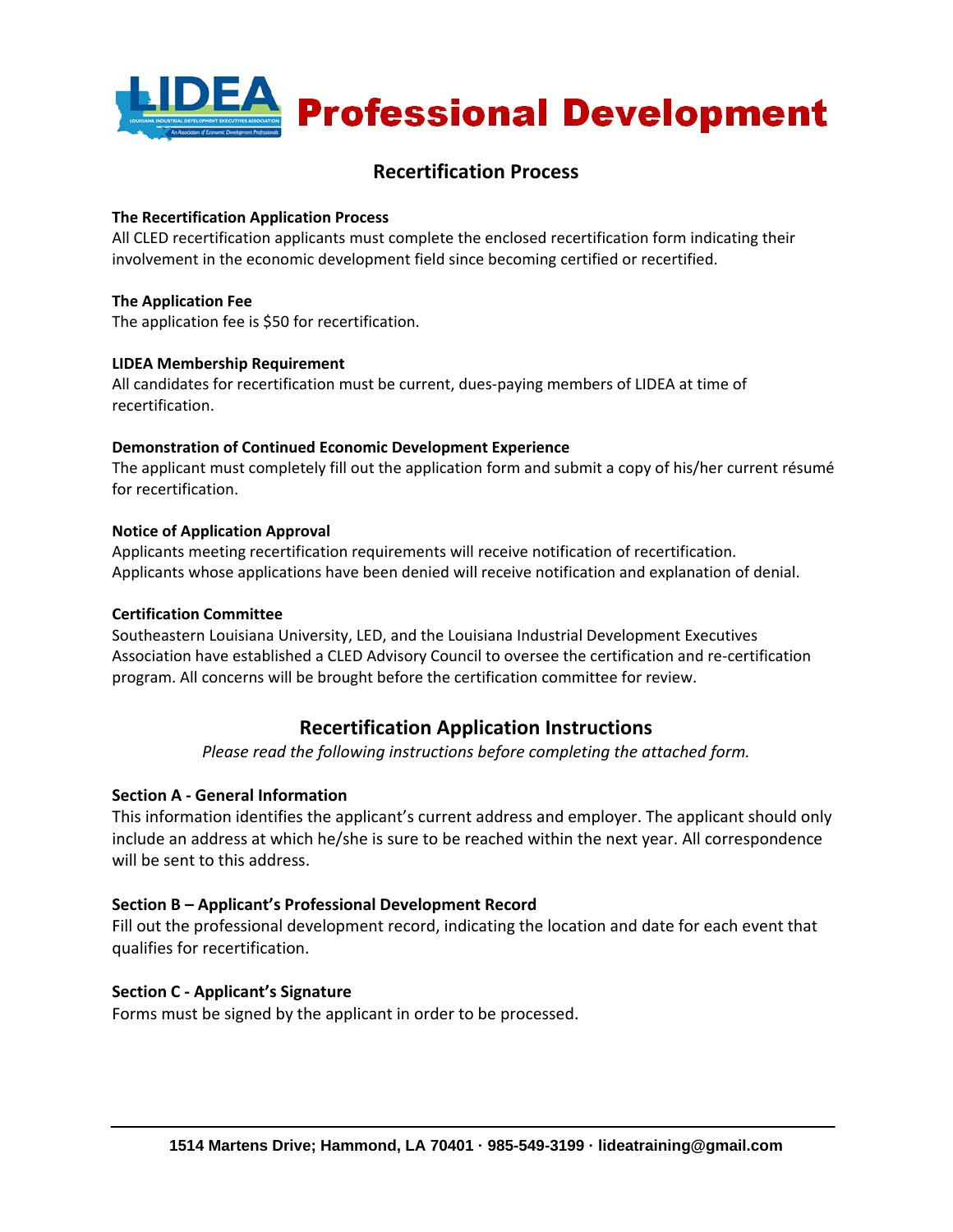

# **CLED Recertification Form**

*Please read all instructions before completing this form. Please attach a current résumé and any other pertinent backup documentation such as completion certificates.*

#### **Section A ‐ General Information**

| Address to which all correspondence should be sent:                                                                           |  |
|-------------------------------------------------------------------------------------------------------------------------------|--|
|                                                                                                                               |  |
|                                                                                                                               |  |
|                                                                                                                               |  |
|                                                                                                                               |  |
| Section B - Applicant's Professional Development Record                                                                       |  |
| Level Four - Earn four points for any of the following:                                                                       |  |
| $\Box$ Successful completion of a minimum of one in-person, two-day class associated with the CLED Course<br>or LIDEA Program |  |
|                                                                                                                               |  |
|                                                                                                                               |  |
|                                                                                                                               |  |
|                                                                                                                               |  |
| □ Registration and attendance at the LIDEA Annual Conference                                                                  |  |
| Year of Attendance at LIDEA Annual Conference: __________________________________                                             |  |
| $\Box$ Serve as a mentor for a minimum of one CLED candidate in the CLED Program                                              |  |
|                                                                                                                               |  |

**1514 Martens Drive; Hammond, LA 70401 · 985-549-3199 · lideatraining@gmail.com**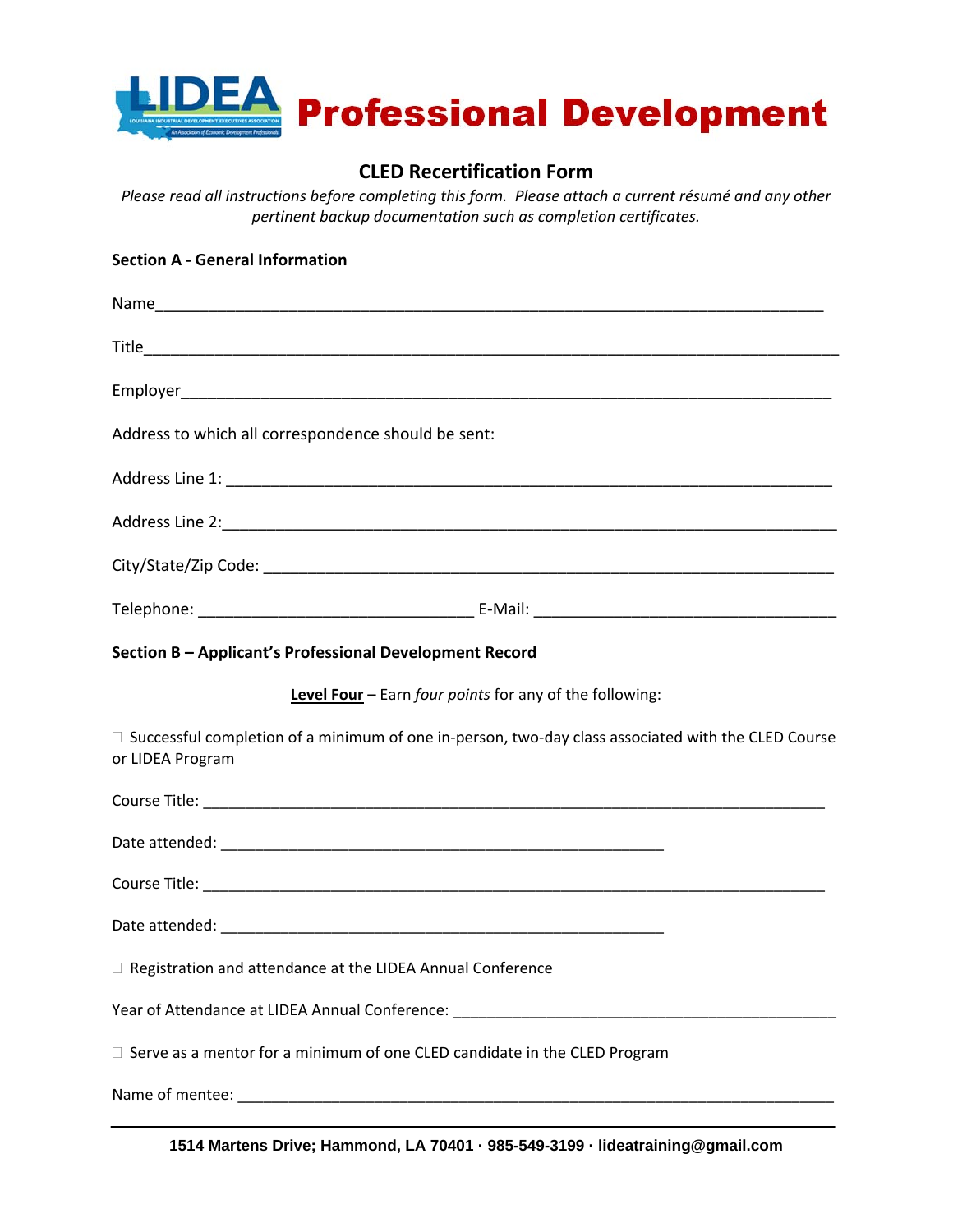

**Level Three** – Earn *three points* for any of the following:

 $\Box$  Instruct, teach, or speak as part of a learning course in the CLED Program.

| $\Box$ Serve on the Board or as a Committee Chair in the Louisiana Industrial Development Executives<br>Association or other qualifying national or statewide trade organizations (qualifying organizations listed on page 2) |
|-------------------------------------------------------------------------------------------------------------------------------------------------------------------------------------------------------------------------------|
|                                                                                                                                                                                                                               |
|                                                                                                                                                                                                                               |
|                                                                                                                                                                                                                               |
|                                                                                                                                                                                                                               |
|                                                                                                                                                                                                                               |
|                                                                                                                                                                                                                               |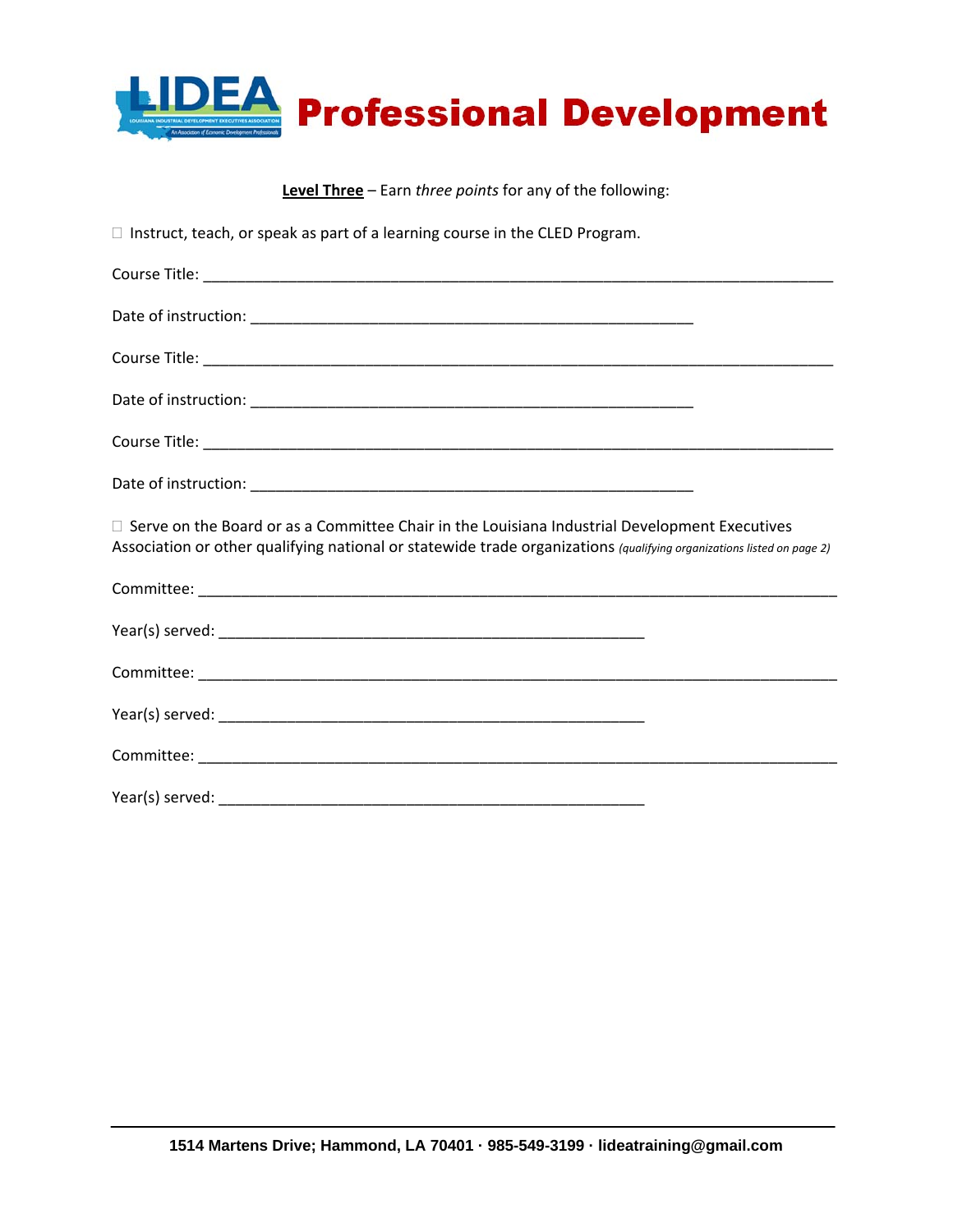

| Level Two - Earn two points for any one of the following:                                                                              |  |
|----------------------------------------------------------------------------------------------------------------------------------------|--|
| $\Box$ Serve a minimum of one year as a committee member associated with LIDEA                                                         |  |
|                                                                                                                                        |  |
|                                                                                                                                        |  |
| $\Box$ Serve a minimum of one year as a member of an economic development committee in the<br>public/private sector                    |  |
|                                                                                                                                        |  |
|                                                                                                                                        |  |
|                                                                                                                                        |  |
|                                                                                                                                        |  |
|                                                                                                                                        |  |
|                                                                                                                                        |  |
| □ Completion of an International Economic Development Council's (IEDC) training, advanced training<br>program, or technical conference |  |
|                                                                                                                                        |  |
|                                                                                                                                        |  |
|                                                                                                                                        |  |
|                                                                                                                                        |  |
| $\Box$ Instruct, teach, or speak at any IEDC, SEDC, OU EDI training, advanced training program, or technical<br>conference             |  |
|                                                                                                                                        |  |
|                                                                                                                                        |  |
|                                                                                                                                        |  |
|                                                                                                                                        |  |

**1514 Martens Drive; Hammond, LA 70401 · 985-549-3199 · lideatraining@gmail.com**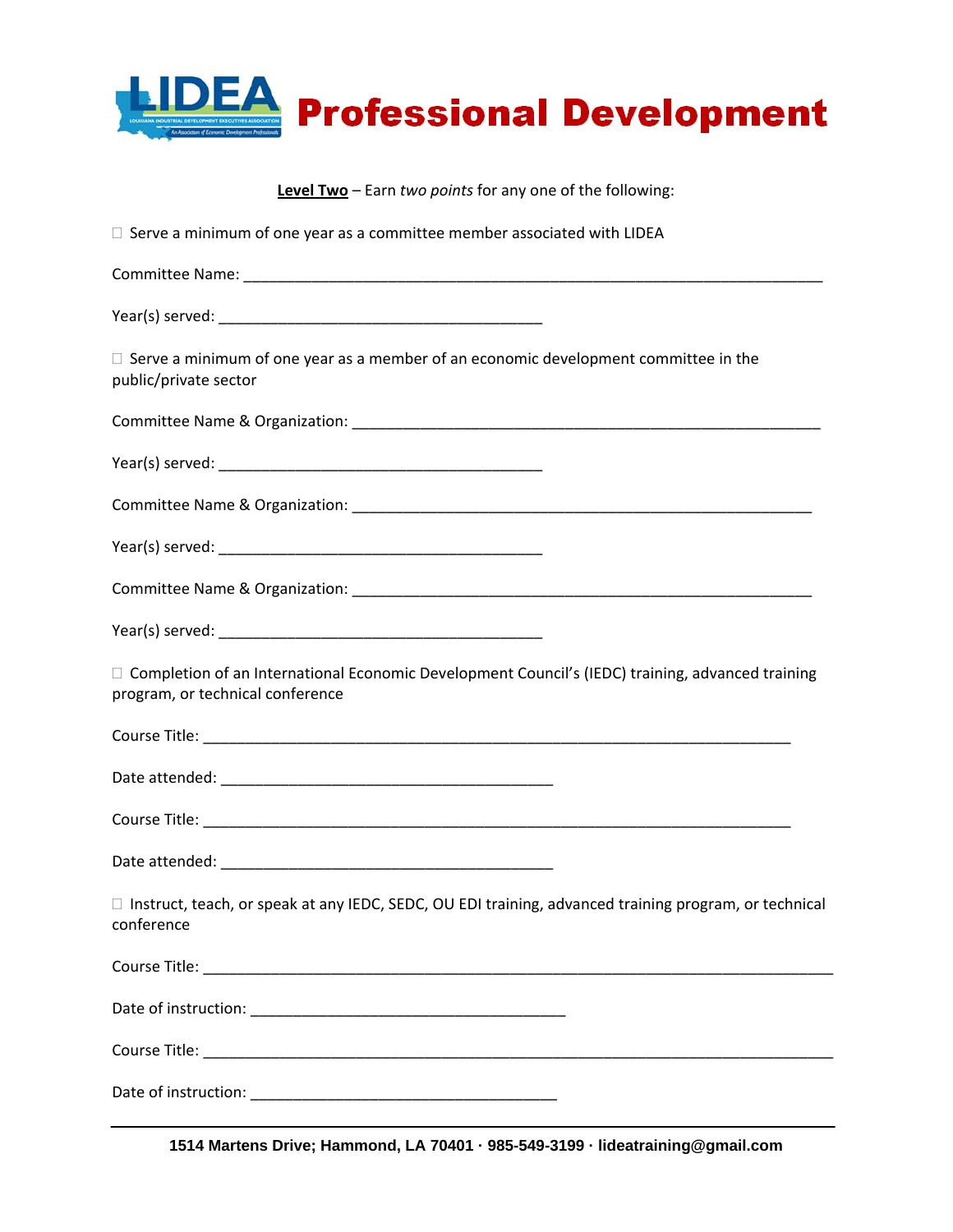

 $\Box$  Attendance at state, regional, national, or international convention or formal training within your industry/career field

Conference Attended: \_\_\_\_\_\_\_\_\_\_\_\_\_\_\_\_\_\_\_\_\_\_\_\_\_\_\_\_\_\_\_\_\_\_\_\_\_\_\_\_\_\_\_\_\_\_\_\_\_\_\_\_\_\_\_\_\_\_\_\_\_\_\_\_\_\_

Date Attended: \_\_\_\_\_\_\_\_\_\_\_\_\_\_\_\_\_\_\_\_\_\_\_\_\_\_\_\_\_\_\_\_\_\_\_\_\_\_\_\_\_

 $\Box$  Completion of a local, regional, or statewide leadership program

Name of Program: **We are all that the set of Program:**  $\blacksquare$ 

Date of Program Completion/Graduation: \_\_\_\_\_\_\_\_\_\_\_\_\_\_\_\_\_\_\_\_

**Level One** – Earn *one point* for any of the following:

 $\Box$  Attendance at preconference workshops, other workshops, or programs specifically facilitated by LIDEA, the Professional Development Committee, or other LIDEA committee. The agenda or event program for the workshop/program must contain education, training, and/or professional development components.

| □ Participate in an IEDC webinar |  |
|----------------------------------|--|
|                                  |  |
|                                  |  |
|                                  |  |
| Date attended:                   |  |